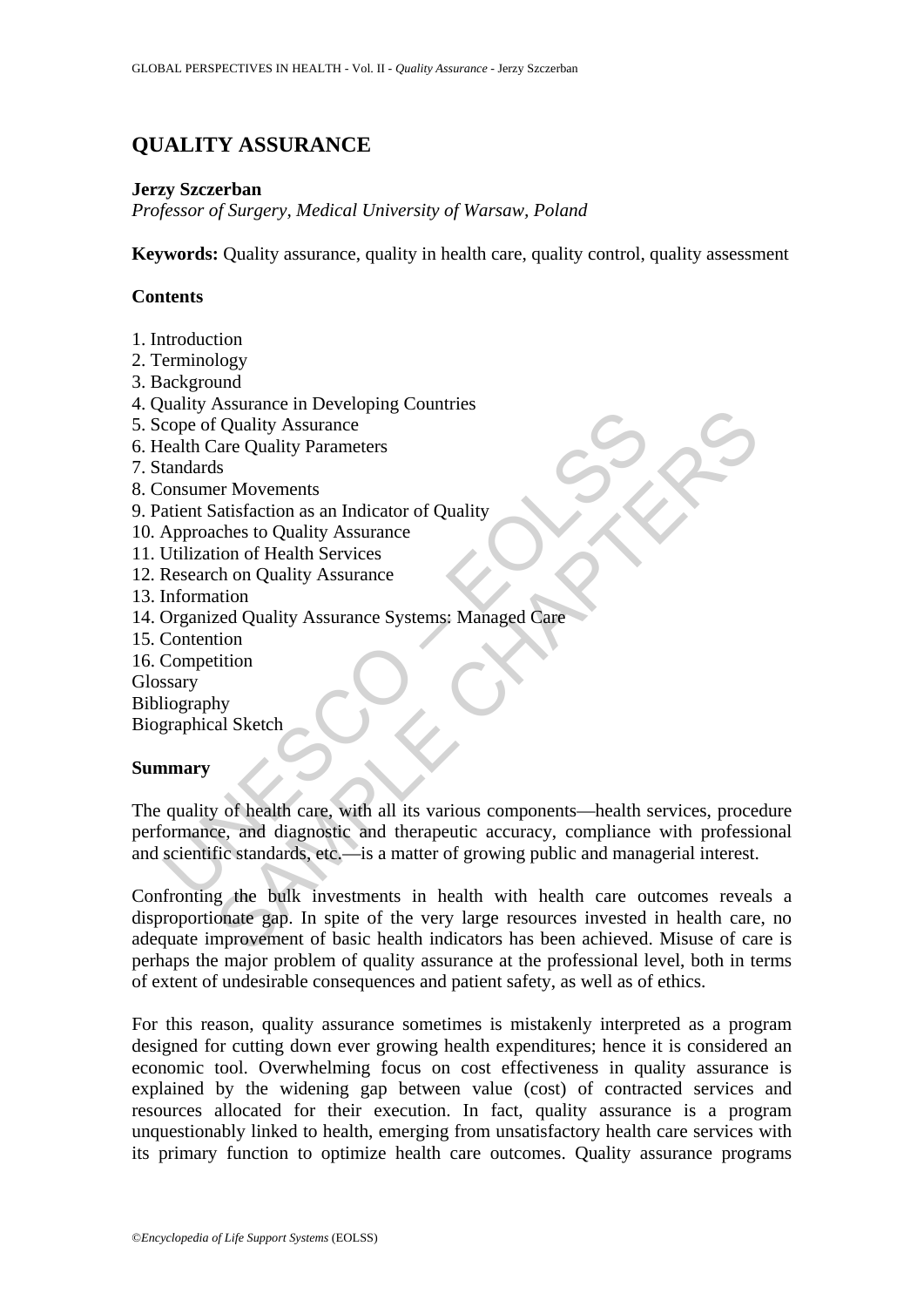should investigate effectiveness, efficiency, safety, and standards of health services and strategies and identify measures for achievable improvements. In practice, however, the decision makers in the health sector face a dilemma: how to improve the quality of servicing the population with limited resources.

According to the Institute of Medicine, quality of care is the degree to which health services for individuals and populations increase the likelihood of desired health outcomes and are consistent with current professional knowledge (*Medicare: A Strategy for Quality Assurance*, 1990, p. 21). The system is based on the principle that highquality care increases the likelihood of beneficial outcomes.

Quality assurance systems are designed to measure, monitor, control, optimize, and modify (when necessary) all the components of health systems at all level of health delivery. They must also guard their standards to ensure optimal outcomes in terms of invested financial and intellectual efforts.

Quality assurance in general is based on the premise that any deviation from the agreed standard could be corrected by means of established, scientifically sound, and administratively endorsed mechanisms. Efficiency of the quality assurance system depends on systematic monitoring, analysis, and revision of all the health care activities included into the protocol of examined parameters.

Quality assessment and quality control are the components of quality assurance that indicate also the necessary means to reach the standards of quality.

very. They must also guard their standards to ensure optimal out<br>steed financial and intellectual efforts.<br>lity assurance in general is based on the premise that any deviatid<br>dard could be corrected by means of established They must also grad their standards to ensure optimal outcomes in term<br>ancial and intellectual efforts.<br>
surance in general is based on the premise that any deviation from the agould be corrected by means of established, s The quality assurance process contains such actions as identification of health problems and analysis of their significance and purpose; identification of causative factors and methods for their elimination; planning and implementing any actions necessary to achieve sustainable and progressive improvement; and setting monitoring and controlling mechanisms of the process.

## **1. Introduction**

Quality assurance is generally defined as a program for the systematic monitoring and evaluation of the various aspects of a project, service, or facility to ensure that standards of quality are being met.

In the health context, the word "quality" often denotes a spectrum of desirable characteristics of health systems and, in particular, health care. Quality assurance programs are designed to investigate effectiveness, efficiency, safety, and standards of health services and strategies and to identify measures for achievable improvements. A characteristic feature of quality assurance in health is that, with dynamic developments in medical practice required to stay in line with modern trends, the quality assurance system needs to be continually updated.

The Institute of Medicine in the United States has defined quality as "the degree to which health services for individuals and populations increase the likelihood of desired health outcomes and are consistent with current professional knowledge."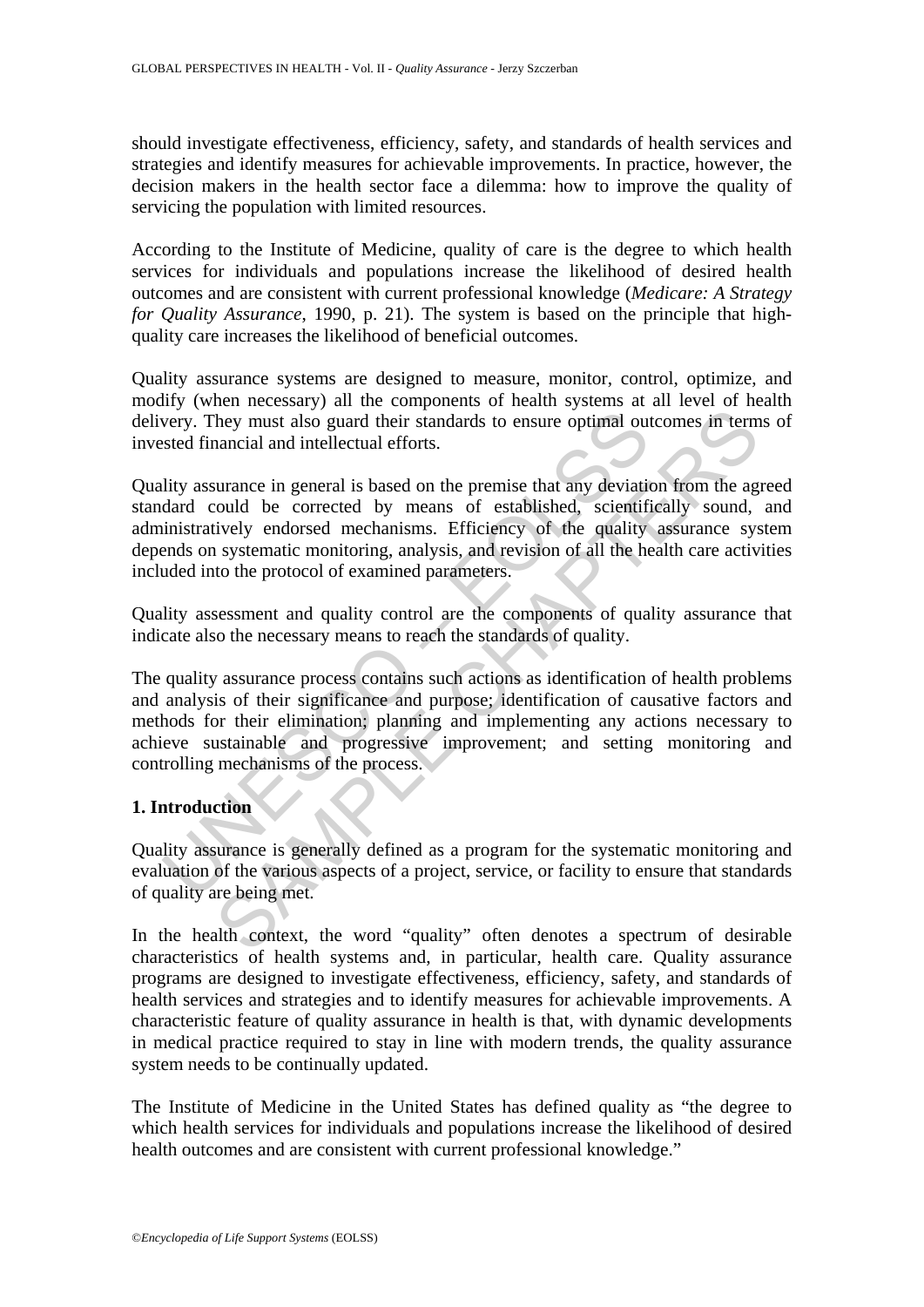This definition indicates the essential elements needed to build a quality assurance concept that fits health specifics. Quality assurance is a program; as such, it is aimed at attainment of intended goals. The incentive for the program is generated by an analysis of an identified health problem with the intention of modifying it. Quality is described as the degree to which the entire set of characteristics of a product, process, or service satisfy established or obvious needs. Quality, by its nature, is an asymptotic striving for perfection; the intended modification, therefore, is continuous improvement. Development of instruments capable of ensuring the process of improvement is part of the program. Methodologies that monitor process, measure quality parameters, and set standards to be met are project specific. With advancement of the quality assurance program (by innovations), standards will need systematic revision and updating.

A quality assurance program consists of two components: quality assurance and program evaluation, encompassing all assessable and quantitatively measurable health activities.

Government agencies and corporate nongovernmental bodies who finance health services are concerned about quality and utilization of the services, and are interested in a return on their investment. Their overwhelming focus on cost effectiveness in quality assurance is explained by a widening gap between value (cost) of contracted services and resources allocated for their execution. It has become evident that in spite of very large resources invested in health care no proportional improvement of basic health indicators has been achieved.

Tram evaluation, encompassing all assessable and quantitatively<br>vities.<br>Tram evaluation, encompassing all assessable and quantitatively<br>vities.<br>The same concerned about quality and utilization of the services, a<br>turn on th anduation, encompassing all assessable and quantitatively measurable he<br>aduation, encompassing all assessable and quantitatively measurable he<br>concerned about quality and utilization of the services, and are intereste<br>thei Those who pay for medical care are crucially interested in the quality of the services provided. With the growth of costs of health care (for instance, due to new technologies, modalities) quality assurance has become an indispensable part of health and economic strategies. Furthermore, taking account of the considerable range of health care choices offered by contemporary medicine, some definitions of quality assurance now include economic aspects; they indicate that activities directed at quality assurance should promote optimal care at minimal risk and cost and should also allow the introduction of changes where necessary. The problem of cost for quality optimization is thus one of the crucial issues of quality assurance strategies. The cost containment approach to quality, focused on rationalization of spontaneously growing expenditure, has evolved into an alternative: how to improve quality of health care without abundant and unwarranted capital investment. The doctrine "good quality for good money" may thus be adjusted as "quality while saving money." In practice, of course, decision makers in the health sector face the dilemma of how to improve the quality of service to the population in the face of limited resources.

In general, quality assurance is based on the premise that, due to the presence of established standards of health care and of accepted standards for health care institutions, any deviation from such standards can be corrected by social mechanisms and pressure exerted by the relevant professional authorities. It is worth remarking that sophisticated health care technology may increase the likelihood of human error or technical failures, both being important origins of departures from established quality criteria. Nevertheless, the ultimate aim of a quality assurance system is to optimize the quality of all health interventions: raising standards of health care delivery systems and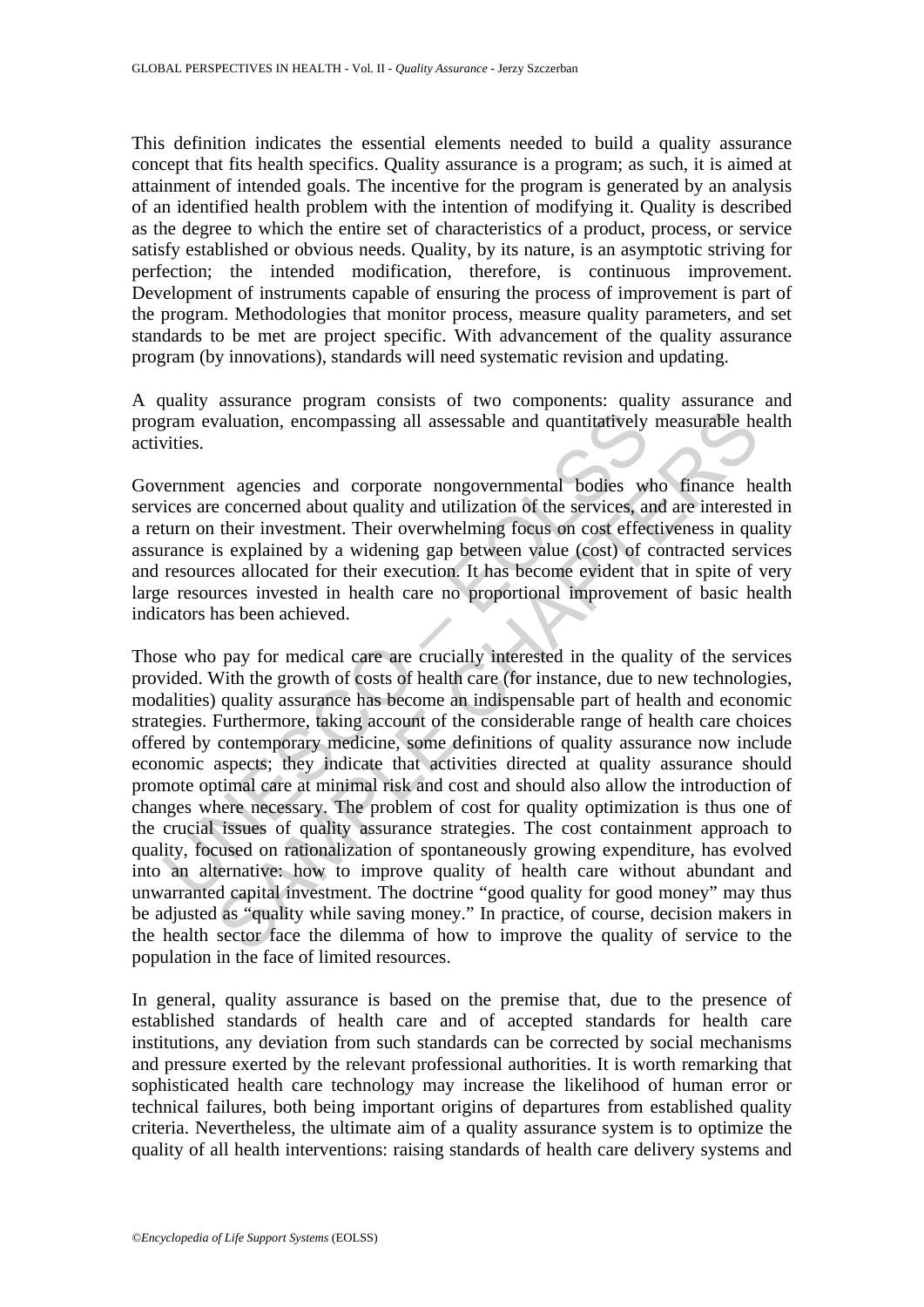their efficiency, improving satisfaction of users of health systems, and improving the health status of the population.

#### **2. Terminology**

ough without including any corrective actions to produce impro-<br>ity assurance was introduced in order to avoid misunderstanding<br>scope of quality in health and its importance. It is meant to can<br>an activity as a basic eleme is thout including any corrective actions to produce improvements. The turance was introduced in order to avoid misunderstanding and to emphasive in a state to avoid misure the issen to cover all aspective as a basic eleme The terms "quality control," "quality assessment," and "quality assurance" are occasionally used interchangeably to denote quality surveillance mechanisms in health care and health technology. Quality assurance semantically exceeds quality control, which, rather, implies the industrial-type mechanisms applied routinely to check a product against established normative criteria in order to certify its appropriateness. Quality control has typically been applied entirely appropriately to biotechnology and technology products such as drugs, vaccines, devices, instruments, and apparatus. The term quality assessment implies, in addition, an evaluation of quality parameters although without including any corrective actions to produce improvements. The term quality assurance was introduced in order to avoid misunderstanding and to emphasize the scope of quality in health and its importance. It is meant to cover all aspects of human activity as a basic element in health delivery and promotion. Quality assessment is a measure of the level of quality of care, whereas quality assurance, based on assessment of the quality of care, indicates the necessary means for reaching the desired standards of quality. Quality assurance is therefore a system of quality control, assessment, and optimization of interventions so as to meet scientifically founded and verifiable criteria of standards. The quality of health care in all its components is to be judged against these standards.

## **3. Background**

Concern with quality has ever accompanied all medical practice. This has been due to the high demands imposed on practitioners operating on human beings and to public awareness about such activities. Emotional and ethical attitudes are significant in quality health care.

Originally, quality assurance was mainly focused on the outcome of health care. In fact, medical services have generated the quality assurance program, which subsequently broadened its scope into other health-related domains such as the health industry, health economics, health policies, and the education of health personnel.

The origins of ideas about quality of care are associated with the beginnings of health care practice. But only in the mid nineteenth century did quality assessment gain a methodological foundation. A milestone in modern approaches to quantitative assessment of hospital performance was the work of Florence Nightingale (1858) on low standards of care in military hospital and on different mortality rates among hospitals. Statistical data illustrating these findings became the basis for a methodological model of evaluation of health care efficacy. Indeed, Florence Nightingale advocated outcome evaluation for nursing as early as the 1860s, and in 1916 Codman conducted a pioneering systematic distant outcome study of surgical procedures.

A substantial contribution to the foundation of quality assurance was a large 700-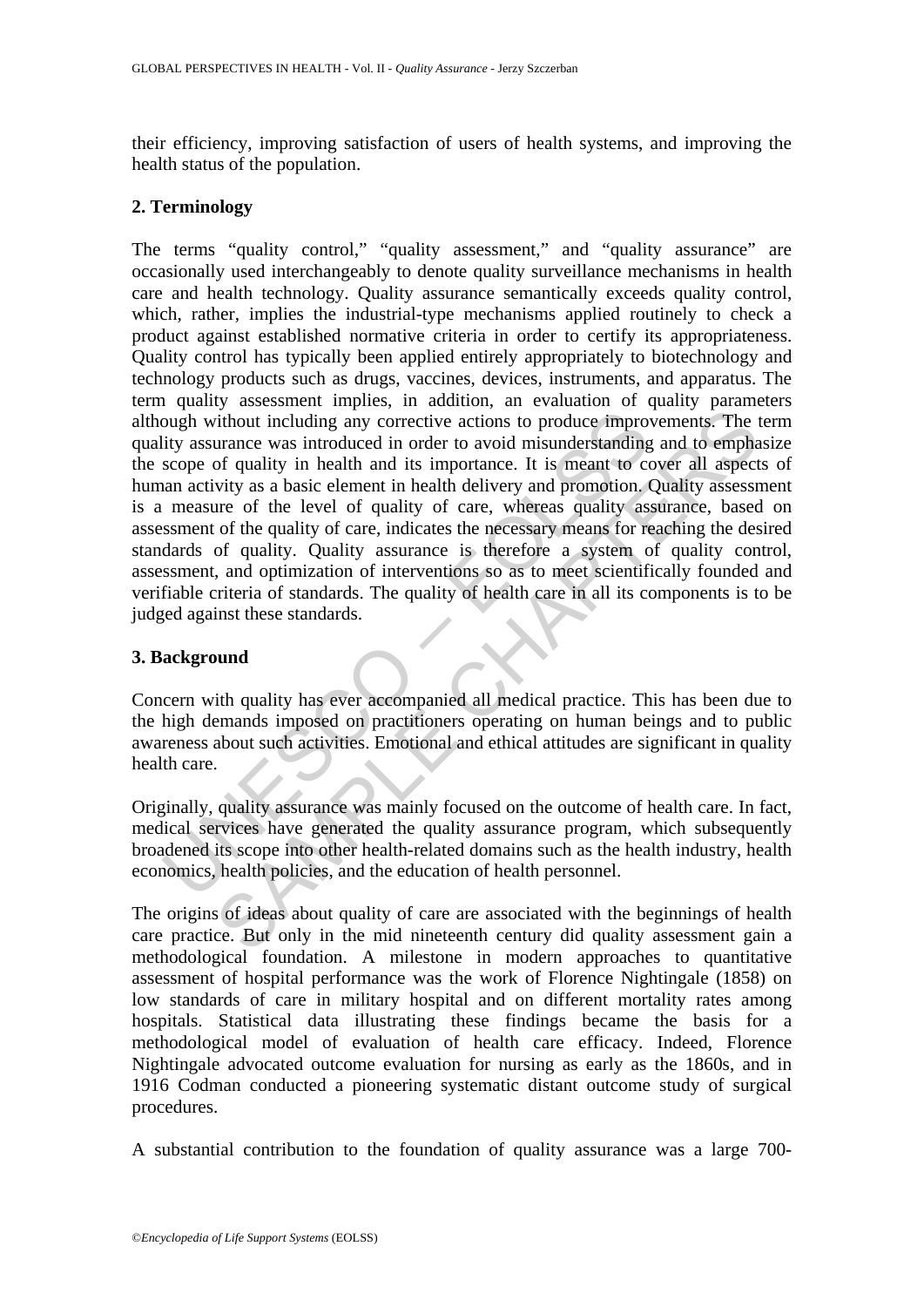hospital review that resulted in the establishment in 1919 by the American College of Surgeons of a "program of minimum standards for hospitals." The Joint Commission on Accreditation of Hospitals (JCAH) (1951) and Medicare (1965) now play a crucial regulatory role in the quality assurance system in the United States.

more states have been generated. In formulating its research strate mittee for Health Research stated: "Upstream policy issues requalitionary experimentations, financing mechanisms, public and junctionary and incentive iss ates have been generated. In formulating its research strategies, the Advi for Health Research stated: "Upstream policy issues requiring national comparative research include: priority setting, health needs assessment incl The World Health Organization (WHO) issued positive advice for the development of systems to ensure optimal quality of health care, and quality assurance in health became an essential component of WHO's "Health for All" strategy. "Equity in Health," one of its main objectives, is seen as a crucial element of quality assurance in the context of global health. Model health care programs defined by WHO are documented sets of guidelines on optimal management of a given health problem with available resources. Several resolutions, documents, expert papers, and workshops on quality assurance addressed to health authorities, decision makers, and health research communities in the member states have been generated. In formulating its research strategies, the Advisory Committee for Health Research stated: "Upstream policy issues requiring national and international comparative research include: priority setting, health needs assessment, resource rationing and allocation, financing mechanisms, public and private sector roles in health care, regulatory and incentives issues, reform and decentralization, quality assurance and monitoring systems as well as policy process and policy analysis."

A very clear example of this development was *inter alia* an incentive for evaluating appropriate use of medical technology, especially in the context of transfer of such technology to developing countries. In 1982, the "Appropriate Health Care Technology" program was established. Technology transfer to developing countries required its identification, appropriation, and assessment according to medical standards, technical reliability, safety in use, and economic soundness.

In the first stage of implementation of quality assurance programs, the focus was on rationalization of medical practices in both hospital and outpatient care. However, in many countries the system is only in its developmental phase, lacking comprehensiveness and experience. A wide variety of quality assurance models are being tried in specific cultural, economic, and institutional environments but continue to work on a rather experimental basis.

# **4. Quality Assurance in Developing Countries**

Quality of health delivery varies from country to country, depending on health infrastructure, economic development and human resources. Special attention is currently being paid by international organizations (e.g. WHO) and relevant national agencies to health promotion in developing countries. This is facilitated by programs of common partnership for cooperation in research into health development and technology transfer. The most relevant components of quality assurance programs in developing countries are medical education, standardization of health care procedures, technology appropriateness, and transfer. Special attention is paid to the primary health care (PHC) system. But management of PHC in developing countries is often impeded by factors such as poorly trained personnel, lack of facilities, and limited financial resources. Attempts to establish quality assurance models are being made at local levels of PHC.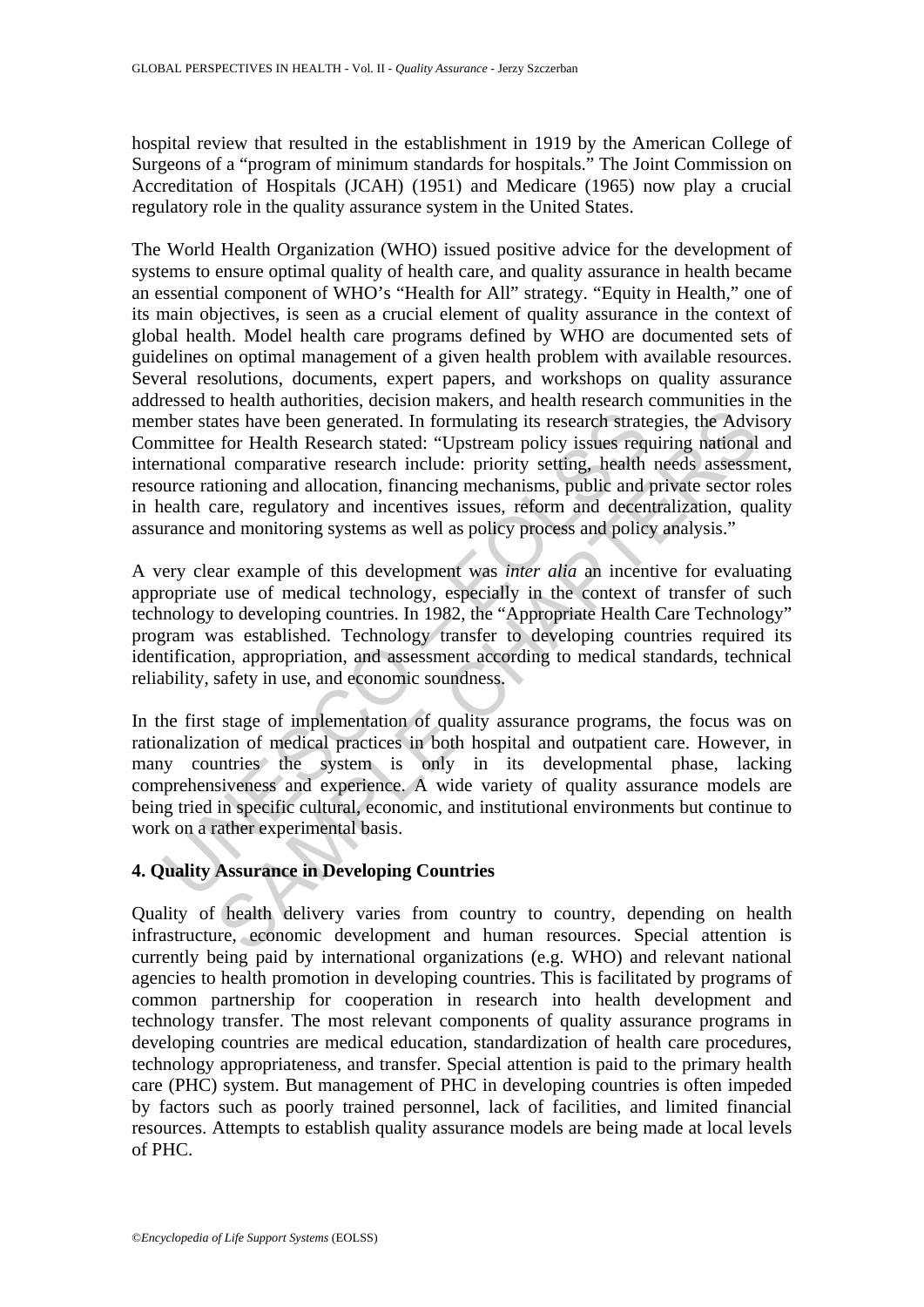- -
- -
- -

# TO ACCESS ALL THE **17 PAGES** OF THIS CHAPTER, Visit[: http://www.eolss.net/Eolss-sampleAllChapter.aspx](https://www.eolss.net/ebooklib/sc_cart.aspx?File=E1-14-03-02)

#### **Bibliography**

Bodenheimer T. (1999). The American health care system—the movement for improved quality in health care. *New England Journal of Medicine* **340**(6), 488–492. [Critical review of quality assurance programs. Analysis of utilization of health services.]

Brook R.H., Davies-Avery A., Greenfield S., Harris L., Jeff L., Tova S., Solomon N.E., and Ware J.E., Jr. (1977). Assessing the quality of medical care using outcome measures: an overview of the method. *Medical Care* **15**, 1–165. [An early review of methodology of quality assurance.]

Brook R.H., McGlynn E.A., Paul D., and Cleary P.D. (1996). Measuring quality of care. Part 2. *New England Journal of Medicine* **335**(13), 966–970. [Methodology of quality measurement. An important theoretical account.]

Chassin M.R., Galvin R.W. (1998). National roundtable on healthcare quality. The urgent need to improve health care quality. *Journal of the American Medical Association* **280**(11), 1000–1005. [Resourceful and comprehensive account on quality assurance. Theoretical and practical aspects. Definitions and critical review of the subject.]

Codman E.A. (1917). *A Study in Hospital Efficiency: As Demonstrated by the Case Report of the First Five Years of a Private Hospital*, 225 pp. Boston: Thomas Todd. [A historical account of quality assurance; reprinted in H. Vuori (1988), *Quality Assurance of Health Services: Research Implications* (ACHR29/88.14). Geneva: WHO.]

de Pouvourville G. (1997). Quality of care initiatives in the French context. *International Journal for Quality in Health Care* **9**(3), 163–170. [Quality assurance in a specific national environment.]

ysis of utilization of health services.]<br>
K. R.H., Davies-Avery A., Greenfield S., Harris L., Jeff L., Tova S., Solomon N.<br>
ical Care 15, 1–165. [An early of medical care using outcome measures: an over<br>
cical Care 15, 1–1 tilization of health services.]<br>
Davies-Avery A., Greenfield S., Harris L., Jeff L., Tova S., Solomon N.E., and Ware J.E<br>
1818, Sing the quality of medical care using outcome measures: an overview of the me<br>
15. 1–165. [An Donabedian, A. (1966). Evaluating the quality of medical care. *Milibank Memorial Fund Quarterly* **44**, 166–206; Donabedian, A. (1966). *A Guide to Medical Administration*. New York: American Public Health Association; Donabedian A. (1982). *Explorations in Quality Assessment and Monitoring. Vol. 2. The Criteria and Standards of Quality*. Ann Arbor, Mich.: Health Administration Press; Donabedian A. (1985). *Explorations in Quality Assessment and Monitoring. Vol. 3. The Methods and Findings of Quality Assessment and Monitoring: An Illustrated Analysis*. Ann Arbor, Mich.: Health Administration Press. [Collection of papers by Avedis Donabedian, the eminent public health expert, recognized throughout the world for his works in the area of quality assurance. Basic theoretical material for quality assurance studies.]

Donabedian A. (1980). *The Definition of Quality and Approaches to its Assessment* (Explorations in Quality Assessment and Monitoring, Vol. 1), 163 pp. Ann Arbor: Health Administration Press. [A comprehensive report and comments on the WHO technical discussion dedicated to quality assurance in healthcare, practical and research implications. Reprinted in H. Vuori (1988), *Quality Assurance of Health Services: Research Implications* (ACHR29/88.14). Geneva: WHO.]

Indulski J.A., Dawydzik L.T., and Michalak J. (1998). Polish approach to the quality assurance system in occupational health services. *International Journal of Occupational Medicine and Environmental Health* **11**(3), 209–215. [Country experience in a quality assurance program as applied to specific occupational health environment.]

Leape L.L. (1992). Unnecessary surgery. *Annual Review of Public Health* **13**, 363–383. [Important data on overuse of health services with all detrimental consequences, including avoidable death.]